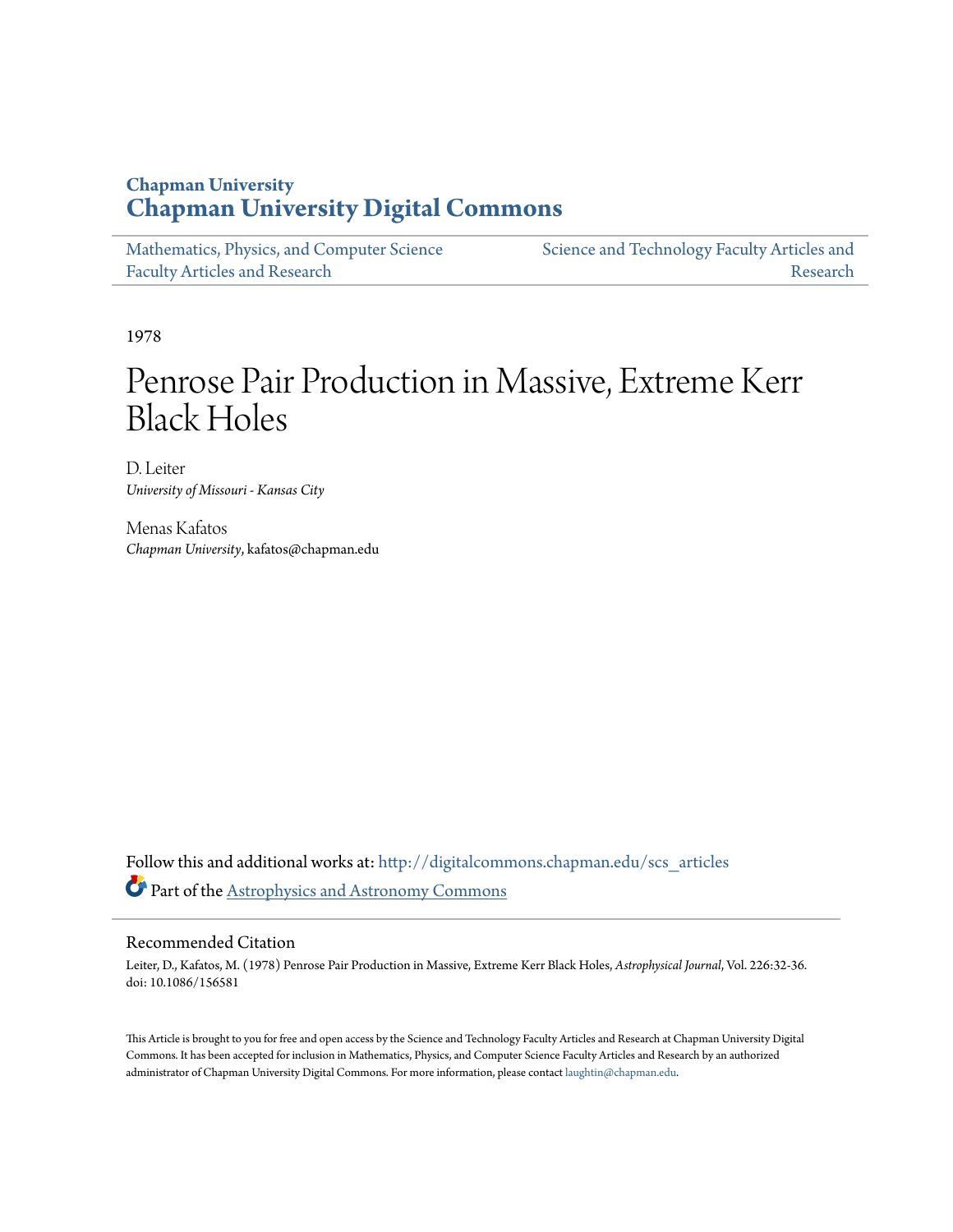# Penrose Pair Production in Massive, Extreme Kerr Black Holes

**Comments**

This article was originally published in *Astrophysical Journal*, volume 226, in 1978. [DOI: 10.1086/156581](http://dx.doi.org/10.1086/156581)

**Copyright**

IOP Publishing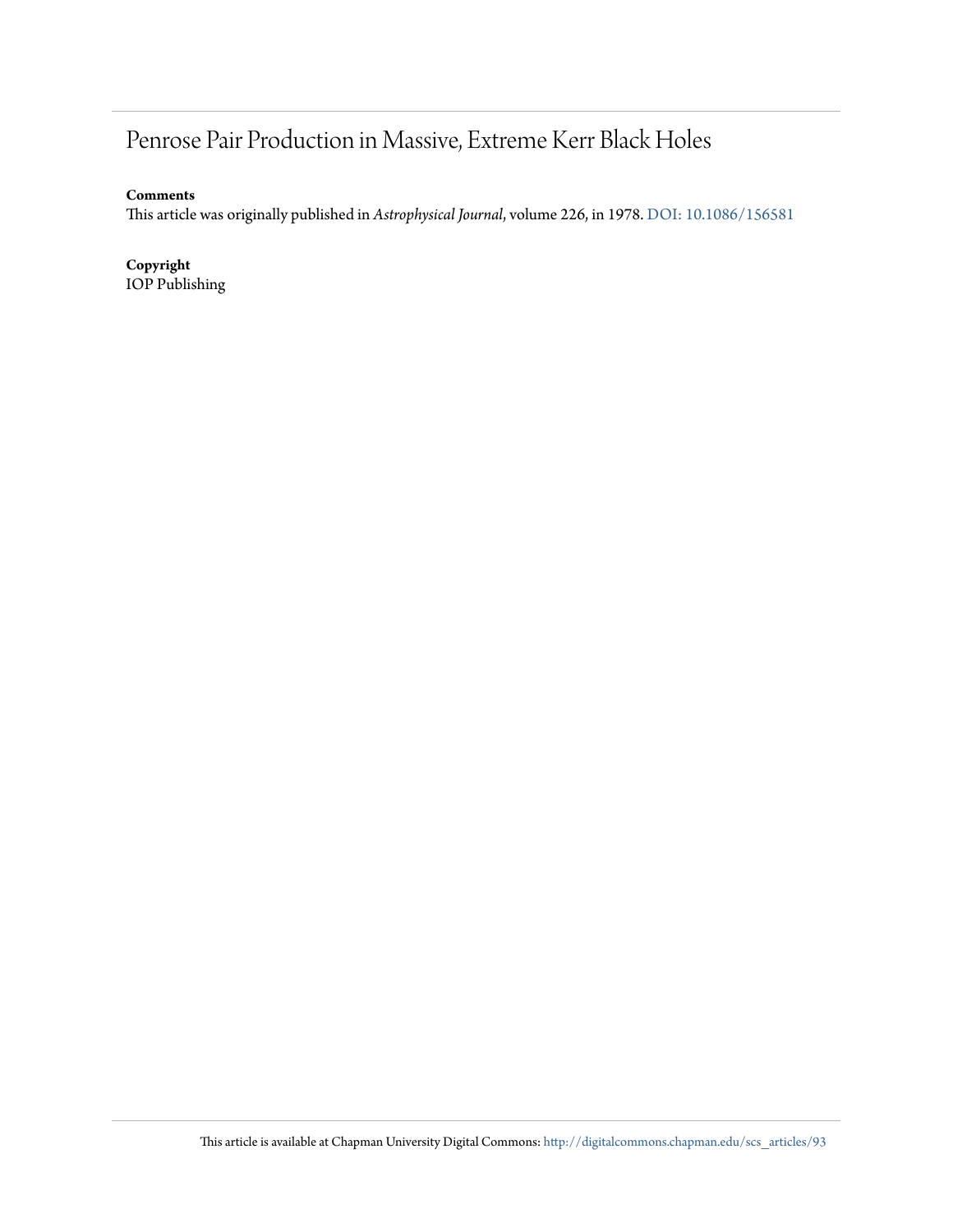THE ASTROPHYSICAL JOURNAL, 226:32-36, 1978 November 15 © 1978. The American Astronomical Society. All rights reserved. Printed in U.S.A.

#### PENROSE PAIR PRODUCTION IN MASSIVE, EXTREME KERR BLACK HOLES

#### DARRYL LEITER AND MINAS KAFATOS Department of Physics, George Mason University *Received 1978 March 20; accepted 1978 May 4*

#### ABSTRACT

We show that in the case of very massive ( $M > 10^8 M_{\odot}$ ) Kerr black holes with extreme ranges of angular momentum  $1 \ge a/M > 0.998$ , the possibility of photon-induced Penrose pair production (PPP) in the ergosphere is very plausible. The pairs that escape the ergosphere are very high energy and on the order of the GeV rest mass of the Penrose accreted protons which participate in the photon-induced pair production process. Application of this model to the case of quasistellar objects (QSOs) is shown to lead to reasonable predictions about their masses, lifetimes, and luminosities. The physical mechanism is very general, and also can be applied to other types of active galactic nuclei.

*Subject headings:* black holes - galaxies: nuclei - quasars

#### I. INTRODUCTION

In recent publications, Piran and Shaham (1977a, b) studied the mechanism of Penrose collision processes in the context of "inverse" Compton scattering in the ergosphere of a spinning black hole ( $M = 15 M_{\odot}$ ) with "canonical" ranges of angular momentum density  $(a/M = 0.998)$ . Thorne (1974) has shown that black holes will have a strong tendency to spin-down to this value asymptotically. Piran and Shaham showed that such processes offered plausible models for recently observed  $\gamma$ -ray bursts.

#### II. PENROSE PAIR PRODUCTION

In the present work, we wish to point out that by applying arguments similar to those of Piran and Shaham (1977*a*, *b*) to the case of a very massive black hole,  $\dot{M} \sim 10^8$   $\dot{M}_\odot$ , with "extreme Kerr" ranges (i.e., values of *a*/*M* which are larger than the canonical value but still less than unity) of angular momentum density,  $(1 - a/M)$  <  $2 \times 10^{-3}$ , the possibility of photon-induced Penrose pair production (PPP) in the ergosphere of such a spinning black hole is shown to be very plausible. The pairs that are produced by this mechanism are of very high energy (on the order of the rest mass of the Penrose accreted protons, participating in the photon-induced pair production process). They are driven through the event horizon by the recoil effects of the extremely blueshifted photons,  $E_r \sim m_p$ , and can escape to infinity (in a manner similar to that of the previously mentioned inverse Compton scattering) with energies on the order of 1 GeV. This leads us to suggest that the case of massive ( $M \ge 10^8 M_{\odot}$ ), extreme  $(a/M > 0.998)$  Kerr black holes (surrounded by accreting matter in the centers of galaxies) might be a plausible model to explain the nature of the vast, fluctuating, energy production associated with quasars. It may also be applicable to other types of active galactic nuclei (e.g., Seyfert galaxies, giant elliptical radio galaxies, etc.), the only difference being the detailed nature of the energetics involved in each specific case.

We present our analysis in the manner of Bardeen, Press, and Teukolsky (1974) who replace the Boyer-Lindquist (1967) coordinate form of the Kerr (1963) metric by a continuous distribution of local physical observers, tied to local nonrotating frames (LNRF) connected to orthonormal tetrads which are chosen to cancel out the "frame dragging effects" inside the ergosphere of the spinning black hole. These local frames rotate with the black hole in such a way that physical processes described in them take on a much simpler form than those of other physical observers (whose coordinates will be dragged in a complicated nonlocal manner by the spinning black hole). In this context we will analyze the case of the collision of an infalling photon with a proton moving in a "marginally bound" or "marginally stable" orbit, deep within the ergosphere. Generalizing on the specific discussion of Penrose processes given by Piran and Shaham (1977a), we expect the initial photon energy, outside the ergosphere, to depend on the specific choice of boundary conditions chosen for the spinning black hole. The boundary conditions will involve the nature and parameters of the flow of matter and radiation into the hole via the associated accretion disk. However, when the photon arrives at the proton, deep within the ergosphere, its energy will be extremely blueshifted by the gravitational field. Considering the case of the extreme Kerr metric located in the equatorial region near the horizon  $r_+$ , the photon energy  $E_r$ , in the LNRF, is related to the photon energy  $E_{\rm ph}$  and orbital angular momentum  $l_{\rm ph}$  at infinity by the relationship (cf. Piran and Shaham 1977a)

$$
E_{\gamma} \approx \left[ (E_{\rm ph} - \omega l_{\rm ph})/(r - r_{+}) \right], \tag{1}
$$

## © American Astronomical Society • Provided by the NASA Astrophysics Data System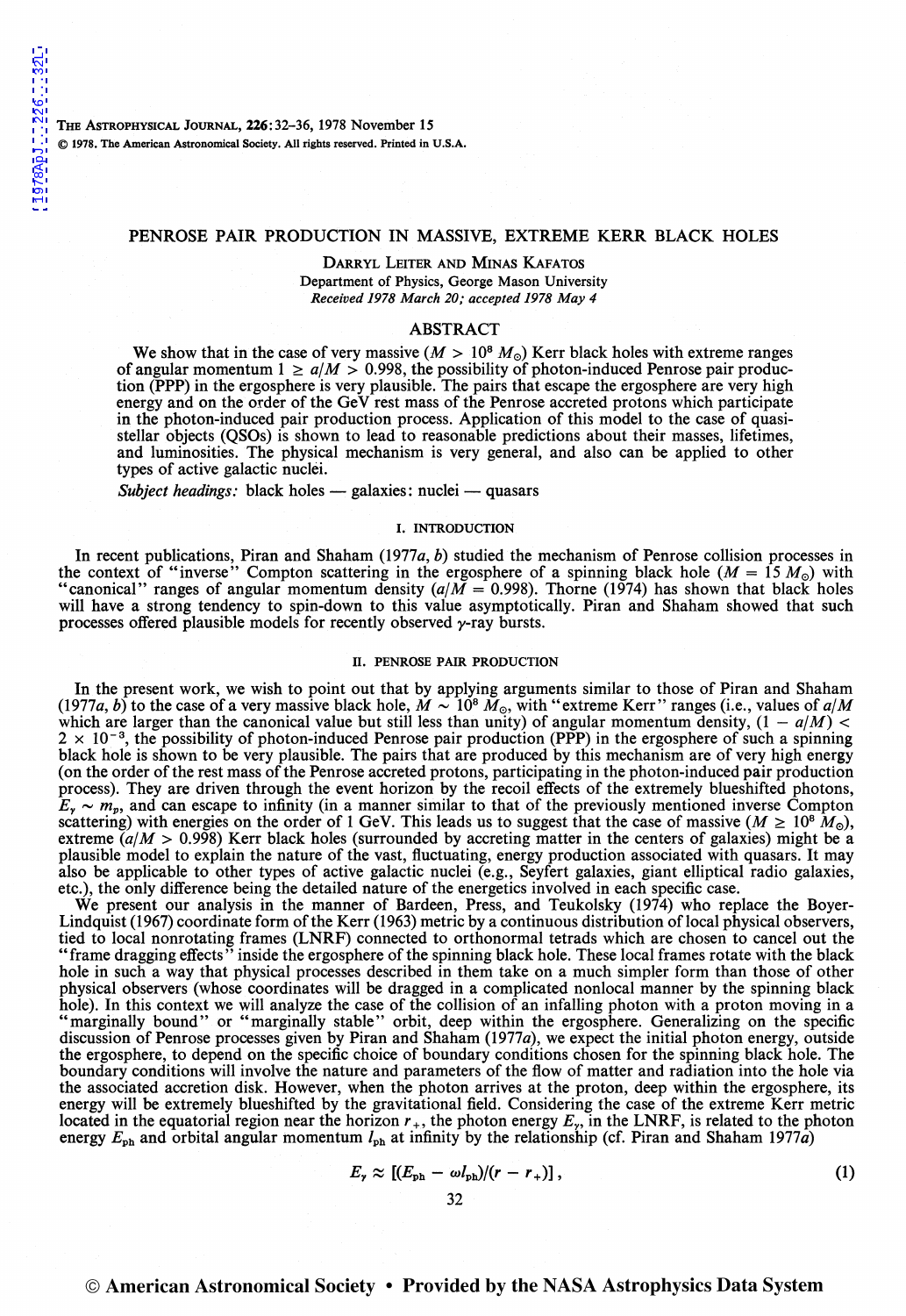#### PENROSE PAIR PRODUCTION 33

where  $r_{+} = [M + (M^{2} - a^{2})^{1/2}]$  defines the event horizon and  $\omega = a/2Mr_{+}$ . For a collision occurring at the coordinate  $r = M(1 + \epsilon)(\epsilon \ll 1)$  in the ergosphere of a spinning black hole with  $a/M = (1 - \alpha^3/4) (\alpha \ll 1)$  it was shown by Piran and Shaham that equation (1) can be written as

$$
E_{\gamma} \approx e^{-\nu} [E_{\rm ph} - \omega l_{\rm ph}] \approx [8/(2\epsilon^2 - \alpha^3)]^{1/2} [E_{\rm ph} - \omega l_{\rm ph}], \qquad (2)
$$

which implies that for  $\epsilon$ ,  $\alpha$ ,  $\ll$  1 the photon energy blueshift can be made very large. For this collision to produce a pair, the photon energy  $E<sub>x</sub>$  would have to be at least as large as  $2m<sub>e</sub>$ . However, in order for the pair production process to be a Penrose one, the proton must be driven into a "negative energy orbit" (and pass through the event horizon, thus allowing the pair to escape to infinity with energies on the order of the rest mass of the proton [GeV]), with a subsequent change in the angular momentum of the black hole. Proton velocity boosts  $\bar{V} \gtrsim c/2$ are needed to cause protons in "marginally bound" ( $r_{\rm mb}$ ) or "marginally stable" ( $r_{\rm ms}$ ) orbits, inside the ergosphere, to be injected into the required "negative energy orbits" (Bardeen, Press, and Teukolsky 1974). For this reason, the PPP process must occur at a radius where the photon energy blueshift is on the order of, or larger than,  $m_p$ , so that the subsequent recoil of the proton can be sufficiently energetic to drive the proton through the event horizon as required by the Penrose process energetics. Hence we will require that the value of e and *a* in equation (2) be chosen such that  $E_r \approx m_p$ . Suppose we consider the case of protons which are marginally bound; then we have that (Piran and Shaham 1977a)  $\epsilon_{\rm mb} \sim \alpha^{3/2}$ , while for marginally stable protons we have  $\epsilon_{\rm ms} \sim \alpha$ . To see what the black hole angular momentum requirements are, for the PPP process to function, we set  $E<sub>y</sub> \approx m_p$  and  $\epsilon \sim \epsilon_{\rm mb}$ ;  $\epsilon_{\rm ms}$  in equation (2). We find the associated values of  $\alpha_{\rm mb}$  and  $\alpha_{\rm ms}$  as

$$
\alpha_{\rm mb} \sim 2[(E_{\rm ph} - \omega l_{\rm ph})/m_p]^{2/3},\qquad (3a)
$$

$$
\alpha_{\rm ms} \sim 2[(E_{\rm ph} - \omega l_{\rm ph})/m_p] \,. \tag{3b}
$$

It is plausible that for massive black holes  $(M > 10^6 M_\odot)$  that  $(E_{\text{ph}} - \omega l_{\text{ph}})/m_p \lesssim 10^{-2}$  holds. From this we can draw the following general conclusion: If the PPP is to occur in the orbital range  $r_{\text{mb}} < r < r_{\text{$ energy ratio value of  $(E_{\rm ph} - \omega l_{\rm ph})/m_p \le 10^{-2}$ , we must be dealing with an extreme Kerr spinning black hole whose angular momentum density lies in a region such that  $(1 - a/M) \sim \frac{1}{4}\alpha^3$  with the range given by  $2 \times 10^{-6} \le$  $(1 - a/M) \leq 2 \times 10^{-4}$ 

The reason that this is required is that the region where proton targets tend to collect, for a given value of *a*/*M*, is of a proper coordinate thickness  $D(r_{\rm ms} - r_{\rm mb}) \approx M \ln (1/\alpha^{1/2})$ , where  $\alpha \ll 1$ .

However, this region must be deep within the ergosphere, and must also be a region of large photon blueshift; hence  $\alpha$  must be very small, leading to the extremely large angular momentum density ranges indicated above. In PPP processes, the associated escape energies of the PPP pairs will be on the order of  $m_v$ , in a 40° angle range with respect to the equator (Piran and Shaham 1977a). This is because they will tend to follow a photon-like trajectory as they leave the black hole, and the kinematic analysis for escaping photons given by Piran and Shaham (1977a) should hold, to a good approximation. The PPP pairs give an energy output. Suppose this energy output gives a net luminosity at infinity of the value  $L$ ; then the PPP process can generate this output by converting the mass of the "Penrose injected" protons into the total energy of the "Penrose ejected" pairs. If we write of the luminosity L at infinity as a function of the effective  $\frac{dM}{dt}$ , converted into photon energy via PPP, we have

$$
L = \beta dM/dt \,, \tag{4}
$$

where  $\beta$  is the efficiency of conversion of Penrose accreted proton masses into outgoing photon energy, via the Penrose ejected  $e_{\pm}$  pairs (here natural gravitational units with  $c = 1$ ,  $G = 1$  are used). However, in the LNRF, the mass rate  $dM/d\tau$  is given by

$$
dM/d\tau = (dt/d\tau)(dM/dt) \tag{5}
$$

and for the LNRF observer,  $d\tau = e^{\nu}dt$ .

On the other hand,  $V \gtrsim \frac{1}{2}$  for the Penrose injected protons on negative energy trajectories. This is because the blueshifted photon energies are  $E_y \ge m_p$  just before the collision occurs in the LNRF. Hence we expect the recoil proton to have velocity boosts  $V \ge \frac{1}{2}$ . This is the same kind of assumption made by Piran and Shaham ( except in terms of electron velocity boosts in their associated photon-electron collisions. Therefore, the LNRF proton accretion rate through a spherical surface at  $r$ , associated with a local proton number density  $n_p$ , and flux  $n_p V \geq n_p/2$  is

$$
\frac{dM}{d\tau} = m_p(n_p/2)4\pi r^2 = e^{-\nu} \left(\frac{dM}{dt}\right) = e^{-\nu} L/\beta.
$$
\n(6)

On the other hand, in the equatorial region, for collisions at  $r = m(1 + \epsilon)$  in the ergosphere of spinning black holes with  $a/M = 1 - \alpha^3/4$ ,

$$
e^{-\nu}\approx\frac{1}{r-r_+}\approx[8/(2\epsilon^2-\alpha^3)]^{1/2}.
$$
 (7)

### © American Astronomical Society • Provided by the NASA Astrophysics Data System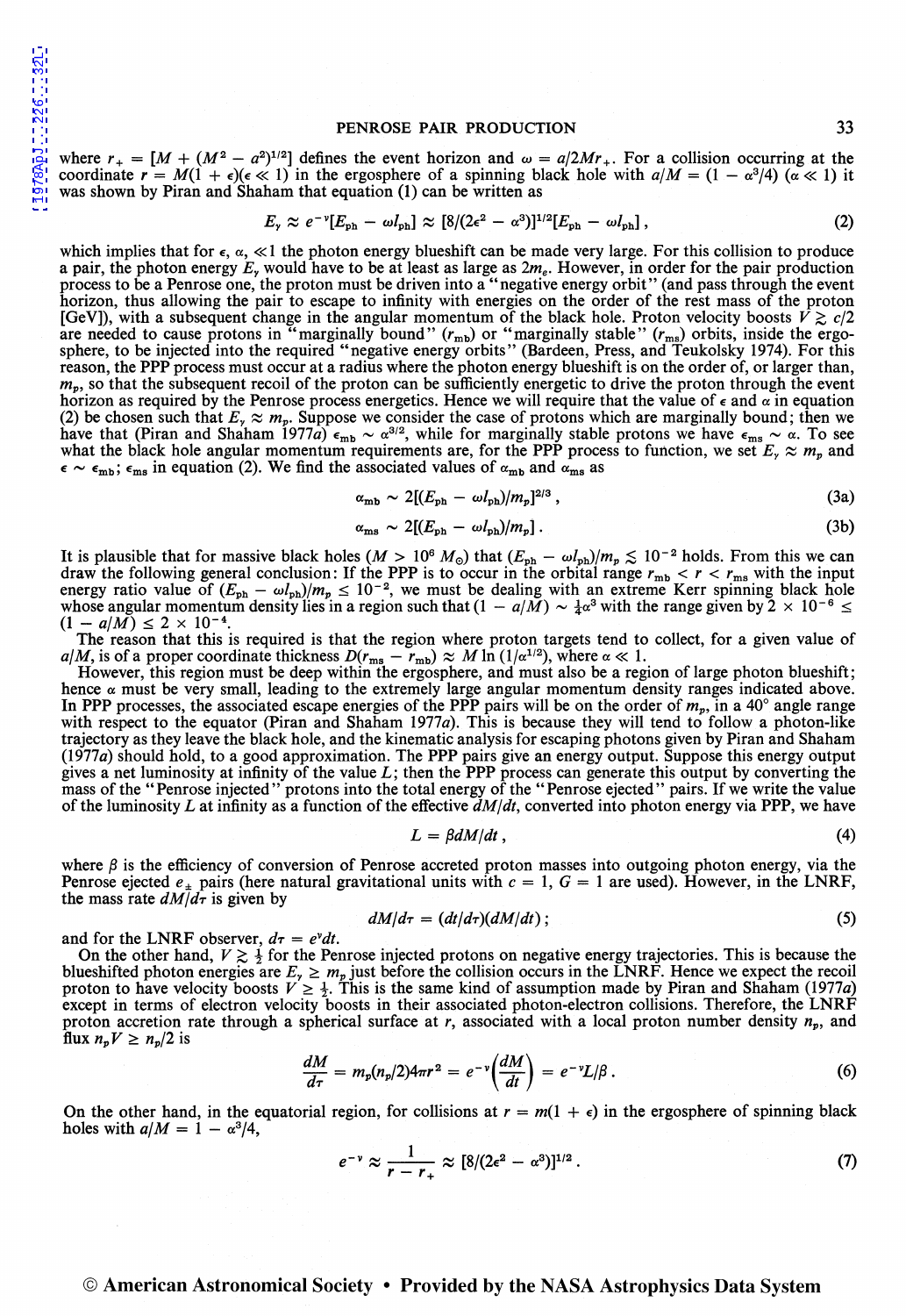Hence the local value of  $dM/d\tau$  is larger than  $dM/dt$ , due to the same gravitational mechanism which causes the corresponding photon blueshift mentioned earlier.

From (6) and (7), we find  $n_p$ , the proton number density, involved in the PPP process, as:

$$
n_p(r,\,\alpha)\,\approx\,\left[\left(\frac{L}{\beta 2\pi r^2 m_p}\right)\left(\frac{8}{2\epsilon^2-\alpha^3}\right)^{1/2}\right],\tag{8}
$$

where  $m_p$  is the mass of the proton, and  $c = 1$  the speed of light. Most of the proton targets for PPP will be in the  $r = r_{\text{mb}}$  to  $r = r_{\text{ms}}$  range, and the  $n_p$  there are what counts for PPP. Converting (8) back to cgs units (noting that this causes a factor of  $c^3$  to appear in the denominator of [8]), and using the astrophysically convenient measure of *M* (mass of black hole); *M* (the PPP proton mass injection rate);  $r \approx M$  (Kerr event horizon for mass *M*); and *L* (the PPP induced luminosity); we find that (8) can be written in a more physically revealing form as

$$
n_p(r_{\rm mb}, \alpha) \approx \left[ (2.8 \times 10^{12}) \left( \frac{\alpha^{-3/2} \dot{M}_1}{(M_8)^2} \right) \right] \text{protons cm}^{-3}, \qquad (9a)
$$

$$
n_p(r_{\rm ms}, \alpha) \approx \left[ (2.0 \times 10^{12}) \left( \frac{\alpha^{-1} \dot{M}_1}{(M_8)^2} \right) \right] \text{protons cm}^{-3}, \qquad (9b)
$$

where we made the substitution  $M = (10^8 M_\odot)M_B$ ;  $\dot{M} = (M_\odot \text{ yr}^{-1})\dot{M}_1$ ,  $r = (1.5 \times 10^{13} \text{ cm})M_B$ ;  $L =$  $[(6 \times 10^{46} \text{ ergs s}^{-1})\beta M_1]$ , and we choose to let  $M_8$  and  $M_1$  be given in astrophysical units of 10<sup>8</sup>  $M_9$  and  $M_9$  yr<sup>-1</sup>, respectively. Now the mean free path for the PPP process is  $\lambda = 1/n_p\sigma$ , where  $\sigma$  is the corresponding pair production cross section, at the value of the  $E<sub>y</sub> \sim$  (GeV) blueshifted photon energy, in the LNRF. Hence the mean free path for the PPP process is

$$
\lambda_{\rm mb} \approx (3 \times 10^{-13}) \left[ \left( \frac{\alpha^{3/2}}{\sigma} \right) \left[ (M_8)^2 / \dot{M}_1 \right] \right] \text{cm} , \qquad (10a)
$$

$$
\lambda_{\rm ms} \approx (5 \times 10^{-13}) \left[ \left( \frac{\alpha}{\sigma} \right) [ (M_8)^2 / \dot{M}_1 ] \right] \text{cm} \,. \tag{10b}
$$

We expect a reasonable condition for PPP to work is that  $\lambda$  be on the order of the thickness of the target domain,  $D(r_{\rm ms} - r_{\rm mb}) \approx 1.5 \times 10^{13} M_8 \ln(1/\alpha^{1/2})$ . We base our estimates on the proper thickness  $D(r_{\rm ms} - r_{\rm mb})$ , since we find that if we use the formula for "spatial distance,"  $\Delta l$  given in Landau and Lifshitz (1958) but applied to the LNRF observer's proper frame, where  $d\phi = \omega dt$ , then

 $\Delta l = g_{rr} dr$ .

When this formula is applied to *radial* distances, then  $D(r_{ms} - r_{mb}) = \int_{r_{mb}}^{r_{ms}} g_{rr} dr$ . This is for the Kerr metric, inside the ergosphere, where the LNRF observer is located. Hence we require, for PPP to occur efficiently in the ergosphere, that  $D(r_{\text{ms}} - r_{\text{mb}}) \ge \lambda$ . This yields

$$
(M_8/\dot{M}_1) \le 0.5 \times 10^{26} \sigma [\ln (1/\alpha^{1/2})/\alpha^{3/2}] \quad (r_{\rm mb} \csc); \tag{11a}
$$

$$
(M_8/\dot{M}_1) \le 0.3 \times 10^{26} \sigma [\ln{(1/\alpha^{1/2})/\alpha}] \quad (r_{\rm ms} \text{ case}). \tag{11b}
$$

For  $e_{\pm}$  production at blueshifted energy of  $E_{\gamma} \sim m_p$ , then (cf. Lang 1974)  $\sigma \approx 10^{-26}$  cm<sup>2</sup>, so for this case PPP will occur efficiently if

$$
(M_8/\dot{M}_1) \leq 0.5 \frac{\ln (1/\alpha^{1/2})}{\alpha^{3/2}} \quad (r_{\rm mb} \case), \qquad (12a)
$$

$$
(M8/\dot{M}1) \leq 0.3[\ln(1/\alpha^{1/2})]/\alpha \quad (rms case), \qquad (12b)
$$

with  $\alpha$  given by equation (3).

#### ill. LIFETIME OF PENROSE PAIR PRODUCTION PHASE

Thorne (1974) has shown how accretion of matter and radiation causes extreme black holes to spin-down to "canonical" values of  $a/M \approx 0.998$  in finite periods of time. Thorne showed that the asymptotic behavior of spinning Kerr metrics, with an infall of matter and radiation, will tend to evolve to the "canonical" limit of  $a/M \approx 0.998$ . Even though this asymptotic limit is relatively insensitive to perturbations on the model, the "initial" response" of the system will be very sensitive to elements which affect the photon flux through the event horizon. Our value is associated with such an "initial response" period. Although the details of the spin-down effect with PPP occurring remain to be worked out, it is interesting to estimate the lifetime of a "PPP powered QSO" using Thorne's calculation as a limiting model. Assuming initial conditions of  $M = M_i$  and  $a/M = 1.0$ , Thorne showed

### © American Astronomical Society • Provided by the NASA Astrophysics Data System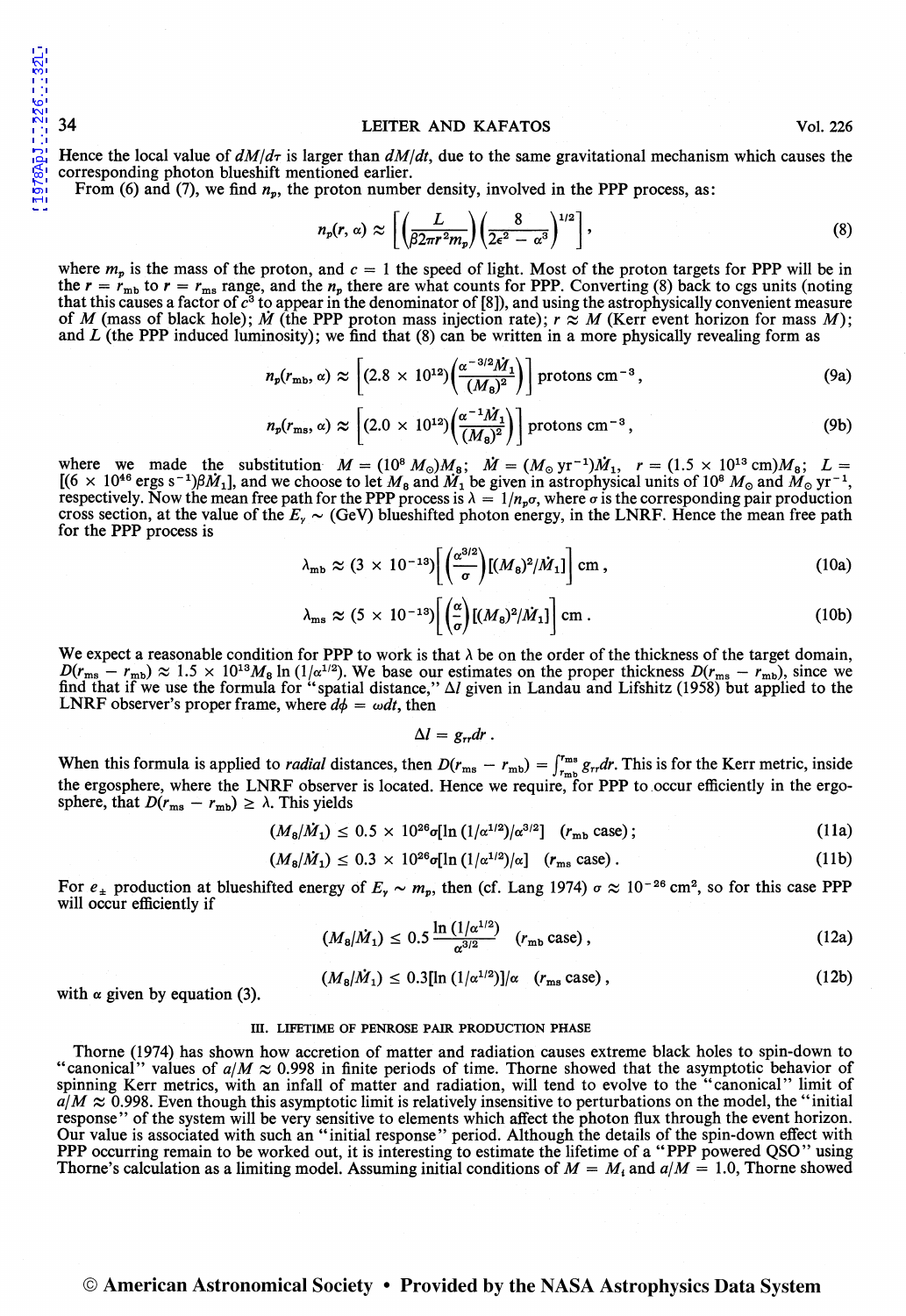[1978ApJ...226...32L](http://adsabs.harvard.edu/abs/1978ApJ...226...32L)

1978ApJ...226...32L

#### No.1, 1978 PENROSE PAIR PRODUCTION 35

that the extreme initial spin-down period was characterized by 0.999960  $\le a/M \le 1.000000$ , for  $1.001 \ge M/M_1 \ge$ 1.000 where  $M_i = (10^8 M_\odot) M_8$ . This means that during this extreme period  $\Delta M < 10^{-3} M_i = (10^5 M_\odot) M_8$ ; hence we can estimate a lower bound on the time interval  $\tau$ , of this period, assuming PPP is present in the dynamics, as

$$
\tau(\text{yr}) = \Delta M/\dot{M} < (10^5 \text{ yr})(M_8/\dot{M}_1) \,, \tag{13}
$$

with  $(a/M)_{\text{avg}} \approx 0.999980$ , or recalling that  $a/M = (1 - \alpha^3/4)$ , with  $(\alpha)_{\text{avg}}^3 \approx 8 \times 10^{-5}$ , over the spin-down period  $\tau$ . This value of  $(\alpha)_{\text{avg}}^3$  is to be understood as an upper bound to the actual value, when PPP and "inverse" Compton scattering processes are included in the dynamics, since they will tend to reduce the number of photons accreted by the hole in favor of negative energy Penrose injected protons from the  $r_{ms}$ ,  $r_{mb}$  regions (Piran 1978). So if we use  $(\alpha)_{\text{avg}}^3 \approx 8 \times 10^{-5}$  in (11), we have the conditions

$$
(M_8/\dot{M}_1) \lesssim 88 \quad (r_{\rm mb} \csc); \tag{14a}
$$

$$
(M_{\rm B}/\dot{M}_1) \lesssim 11 \quad (r_{\rm ms} \text{ case}), \tag{14b}
$$

which represents the range of  $(M_8/M_1)$  associated with PPP being feasible during the initial spin-down period of an extreme, massive black hole, of magnitude given by (12). The actual value of  $(\alpha)_{avg}$ <sup>3</sup> remains to be calculated from a generalization of Thorne's work, but it is interesting to estimate the  $(M_8/M_1)$  value necessary for  $\tau < 10^6$  yr. This is a characteristic time period which is consistent with the concept of QSO "aging," given their apparent redshift distribution in the universe. This implies that from (13),  $(M_8/M_1) = 10$ , which is consistent with (14b), for  $r_{\rm ms}$  scattering points, and uses the value  $(\alpha)_{\rm avg}$ <sup>3</sup>  $\approx 8 \times 10^{-5}$ ; while  $r_{\rm mb}$  scattering will be less efficient in this case. It is known that the observed ranges of  $\ddot{M}_1$  for QSOs lie in the region 0.06  $\leq \ddot{M}_1 \leq 60$  (these values are for luminosities in the range  $10^{45} \lesssim L \lesssim 10^{48}$  ergs s<sup>-1</sup> and  $\beta \approx 0.3$ ), so the associated mass range of "PPP powered QSOs" is  $0.6 \leq M_8 \leq 600$  or  $6 \times 10^{7} M_{\odot} \leq M \leq 6 \times 10^{10} M_{\odot}$ , which is consistent with various theoretical estimates from other sources (cf. Eardley and Press 1975). Using (3a) and  $(\alpha)_{\text{avg}}^3 < 8 \times 10^{-5}$ , we see that the required energy of the incoming photons, emitted by the accretion disk-which is assumed to be surrounding the PPP powered QSO—is  $(E_{\text{ph}} - \omega l_{\text{ph}})$  < 10 MeV. This photon energy requirement is reasonable for a variety of accretion disk scenarios and suggests that it is plausible that PPP in extreme, massive, Kerr metrics, may be a viable model for QSO energy output. The physics of accretion disks have been examined by Novikov and Thorne (1973). For very massive black holes, the "inner region" of the accretion disk could be emitting photon energies  $E \approx 100$  MeV when this region is optically thin. This is certainly possible for very massive black holes  $M \approx 10^8$   $M_{\odot}$ . Optically thin disks have instabilities associated with them which might account for the fluctuations in QSO output, via induced fluctuations in the photon-induced PPP processes. Based on the bremsstrahlung cooling times in the inner disk, such fluctuations could range from I light-day to 1 lt-yr, depending on the mass values used.

Thorne (1974) showed that it is not possible for a black hole, accreting matter and radiation, to spin-up above the "canonical" value  $a/M \approx 0.998$  or  $\alpha^3 \approx 8 \times 10^{-3}$ . For this reason it is possible that the extreme values of  $(\alpha)_{\text{avg}}^3 \ll 8 \times 10^{-3}$ , required for PPP-powered QSOs to work, may come from "primordial turbulence." The well-known concept of primordial turbulence offers an astrophysical scenario for the existence of massive black holes in galactic nuclei, which considers them to be the primordial  $M \approx 10^7 M_{\odot}$  "seeds" around which galaxies condense (Ryan 1972; Ozernoy and Chibisov 1971; Harrison 1970). The astrophysical scenario associated with primordial turbulence has also been used in a different context to explain the possible existence of microscopic black holes (Hawking 1967).

We finally mention the fact that, since our PPP model for QSOs involves the production of matter and antimatter (i.e., electron-positron pairs), we might expect that there would be some evidence of redshifted 0.5 MeV pair-annihilation radiation coming from the region of ejection near the equatorial region where pairs could be effectively brought to rest by severe synchrotron and Compton losses. The observation of the resultant, redshifted, pair-annihilation  $\gamma$ -rays (emanating from QSOs) would be strong evidence for the PPP mechanism, as a source of energy, to explain the magnitude of QSO luminosity and the compactness of their size.

#### IV. CONCLUSIONS

We have shown that photon-induced Penrose pair production in the ergospheres of massive Kerr black holes with  $a/M \lesssim 1$  is a physically possible process. This might provide a natural explanation for the energy production in QSOs and active galactic nuclei if the extreme values of  $a/M \lesssim 1$  required by the process could be justified via some other mechanism (e.g., primordial turbulence). We have shown that application of this process to QSOs yields reasonable predictions about their masses, lifetimes, and luminosities, and suggest that rapid fluctuations in the inner region, of the associated optically thin accretion disk, might cause the PPP process to vary in its output, in a manner which could explain the fluctuations associated with QSOs. For these reasons, we feel that a more detailed analysis of this process should be carried out, as well as an experimental search for the copious, diffuse 0.5 MeV  $\gamma$ -ray output which may be emanating from QSOs, if they are indeed being powered by the PPP process.